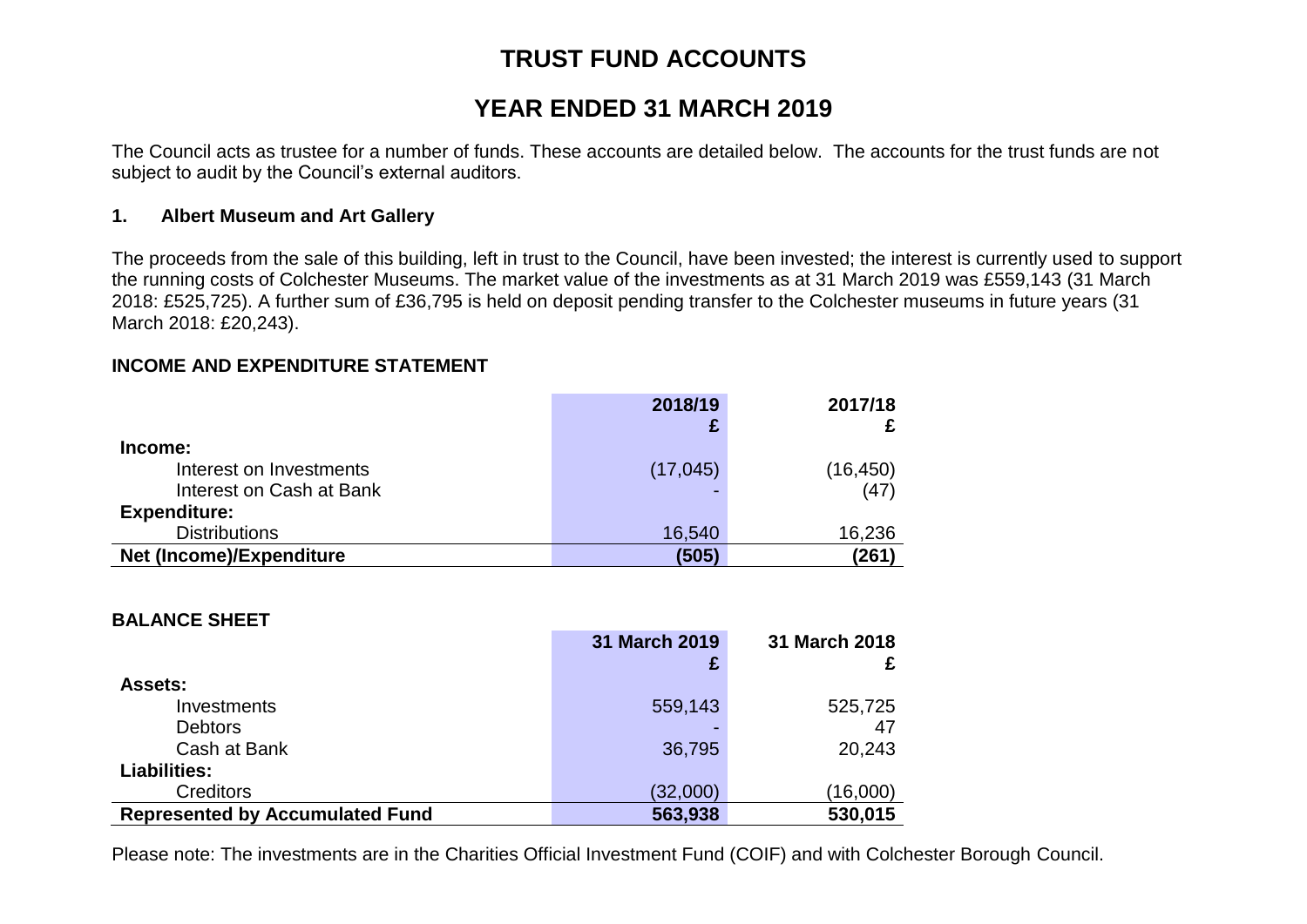## **2. Colchester New Theatre Trust**

The Colchester New Theatre Trust was established by Trust Deed on 5 April 1969 for the purpose of raising funds by public subscription in order to finance the building of a new theatre for Colchester and from then on to be responsible for the maintenance and upkeep of the building.

The Council became the sole Corporate Trustee of this charity from 9 October 1998. The Trust is responsible for Mercury House together with the Mercury Theatre buildings.

#### **INCOME AND EXPENDITURE STATEMENT**

|                                        | 2017/18 | 2016/17 |
|----------------------------------------|---------|---------|
| Income:                                |         |         |
| Investment income                      |         |         |
| <b>Expenditure:</b>                    |         |         |
| Building repairs and improvement costs |         |         |
| Administrative expenses                |         |         |
| Net (Income)/Expenditure               |         |         |

#### **BALANCE SHEET**

|                                             | <b>30 September</b> | 30 September |
|---------------------------------------------|---------------------|--------------|
|                                             | 2018                | 2017         |
|                                             | £                   | £            |
| <b>Non-Current Assets:</b>                  |                     |              |
| Mercury House (at cost) and Mercury Theatre | 83,384              | 83,384       |
| (nominal)                                   |                     |              |
| <b>Current Assets:</b>                      |                     |              |
| Cash at Bank                                | 150                 | 150          |
| <b>Total Net Assets</b>                     | 83,534              | 83,534       |
|                                             |                     |              |
| <b>Designated Funds:</b>                    |                     |              |
| <b>Capital Reserve</b>                      | 83,384              | 83,384       |
| <b>Other Charitable Funds</b>               | 150                 | 150          |
| <b>Total Unrestricted Funds</b>             | 83,534              | 83,534       |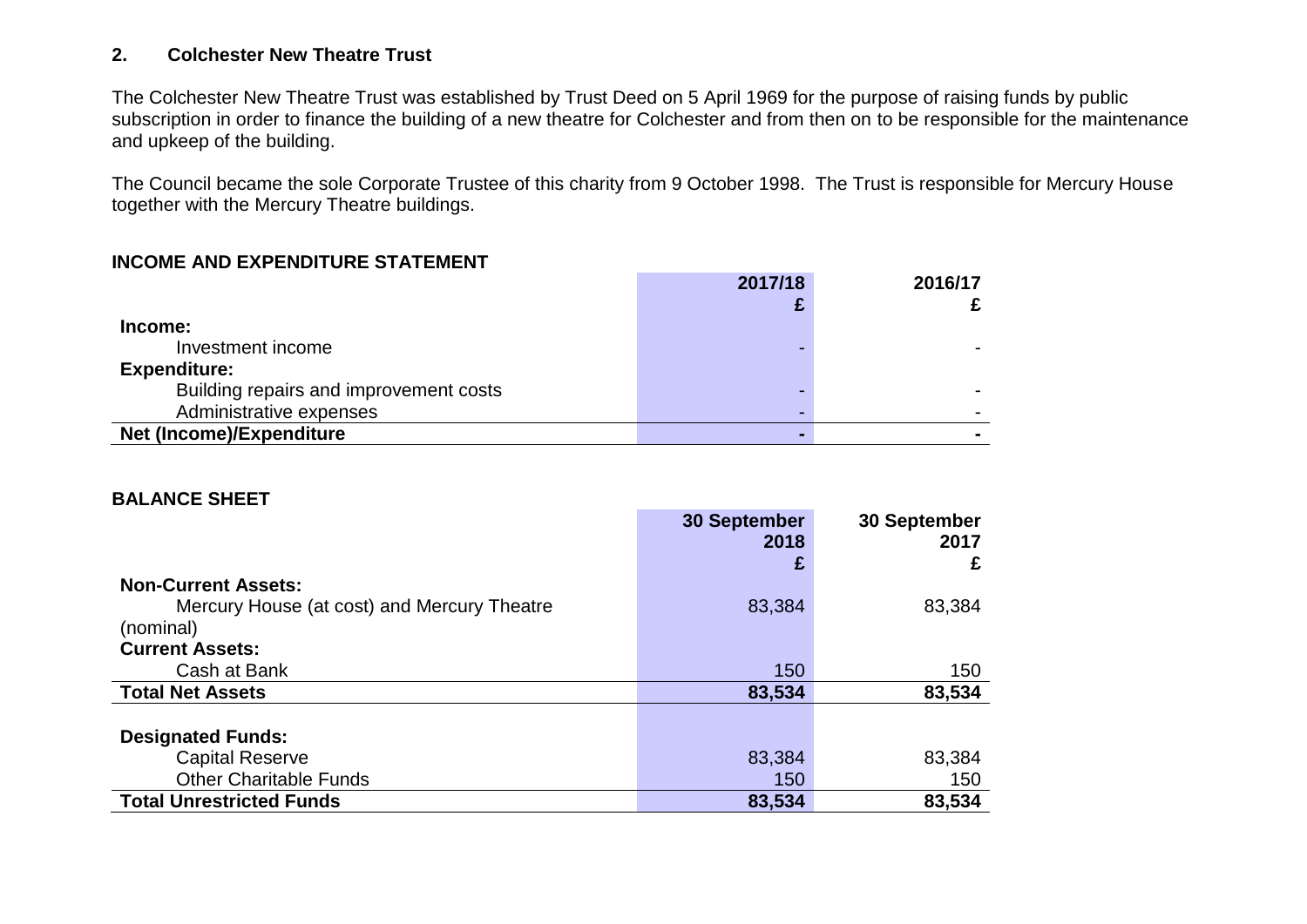## **3. Colchester Lying-in-Charity**

This charity enables one-off grants to be paid out to purchase items such as prams, cots, etc. for unmarried mothers. Individual grants do not exceed £250 and 2 grant applications were approved in 2018/19 (3 grant applications were approved in 2017/18).

## **INCOME AND EXPENDITURE STATEMENT**

|                                 | 2018/19 | 2017/18 |
|---------------------------------|---------|---------|
|                                 |         |         |
| Income:                         |         |         |
| <b>Dividends</b>                | (483)   | (473)   |
| <b>Expenditure:</b>             |         |         |
| Grants paid                     | 265     | 359     |
| <b>Net (Income)/Expenditure</b> | (218)   | (114)   |

#### **BALANCE SHEET**

|                                        | 31 March 2019 | 31 March 2018 |
|----------------------------------------|---------------|---------------|
|                                        |               |               |
| <b>Assets:</b>                         |               |               |
| Investments                            | 14,644        | 13,668        |
| Cash at Bank                           | 4,457         | 4,239         |
| <b>Represented by Accumulated Fund</b> | 19,101        | 17,907        |

Please note: The investments are in the Charities Official Investment Fund.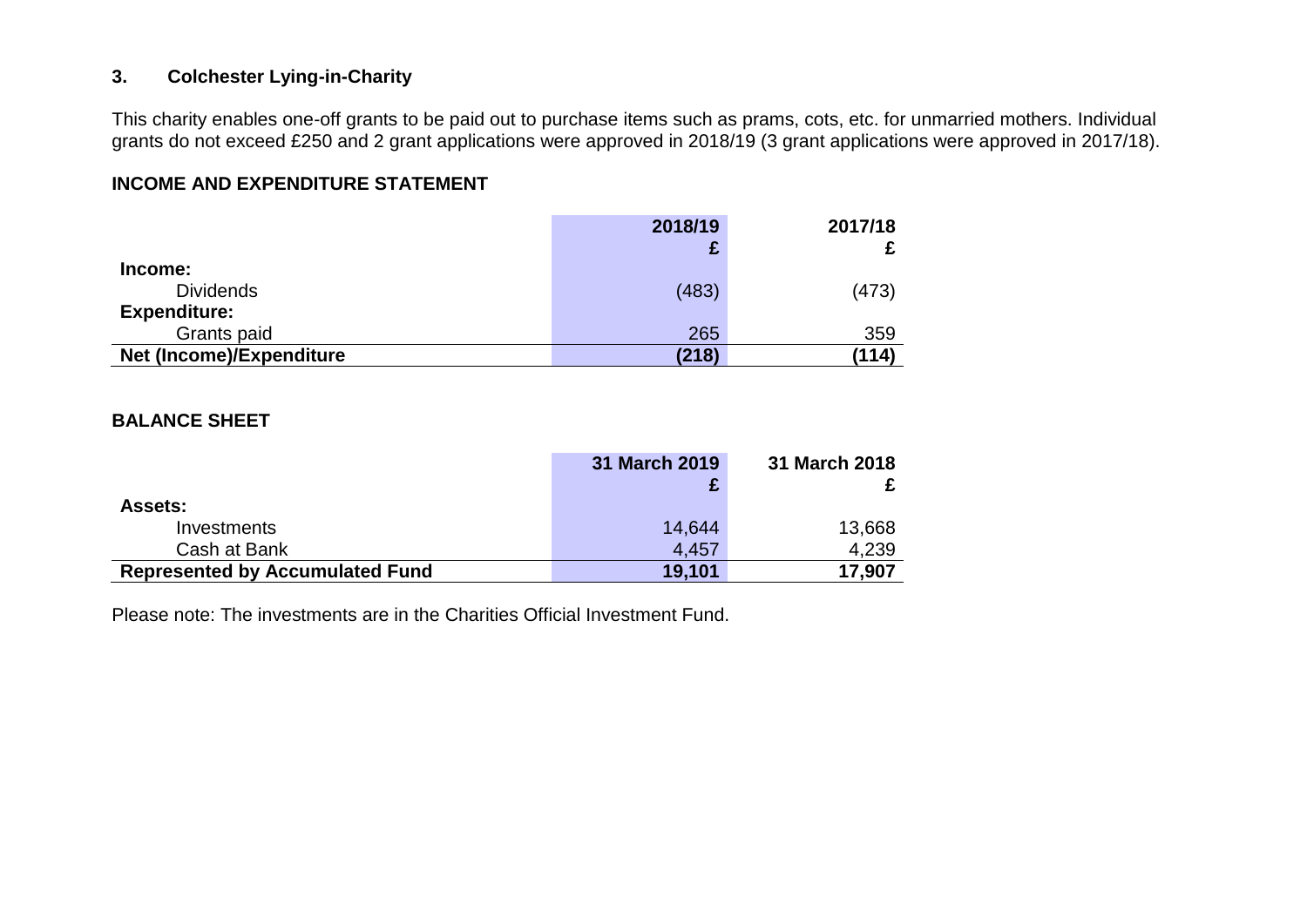## **4. Old British School Trustees**

This charity assists the promotion of the education of young people under 25 years of age resident in the Borough, or to assist their entry into a profession. Individual grants do not exceed £250 and 1 grant was paid out in 2018/19 (2 grants were paid out in 2017/18).

## **INCOME AND EXPENDITURE STATEMENT**

|                          | 2018/19 | 2017/18 |
|--------------------------|---------|---------|
| Income:                  |         |         |
| <b>Bank interest</b>     | (4)     | (4`     |
| <b>Dividends</b>         | (366)   | (359)   |
| <b>Donations</b>         |         | (1,000) |
| <b>Expenditure:</b>      |         |         |
| Grants paid              | 80      | 125     |
| Net (Income)/Expenditure | (290)   | (1,238) |

### **BALANCE SHEET**

|                                        | 31 March 2019 | 31 March 2018 |
|----------------------------------------|---------------|---------------|
|                                        |               |               |
| <b>Assets:</b>                         |               |               |
| Investments                            | 11,106        | 10,366        |
| Cash at Bank                           | 8,428         | 8.138         |
| <b>Represented by Accumulated Fund</b> | 19,534        | 18,504        |

Please note: The investments are in the Charities Official Investment Fund.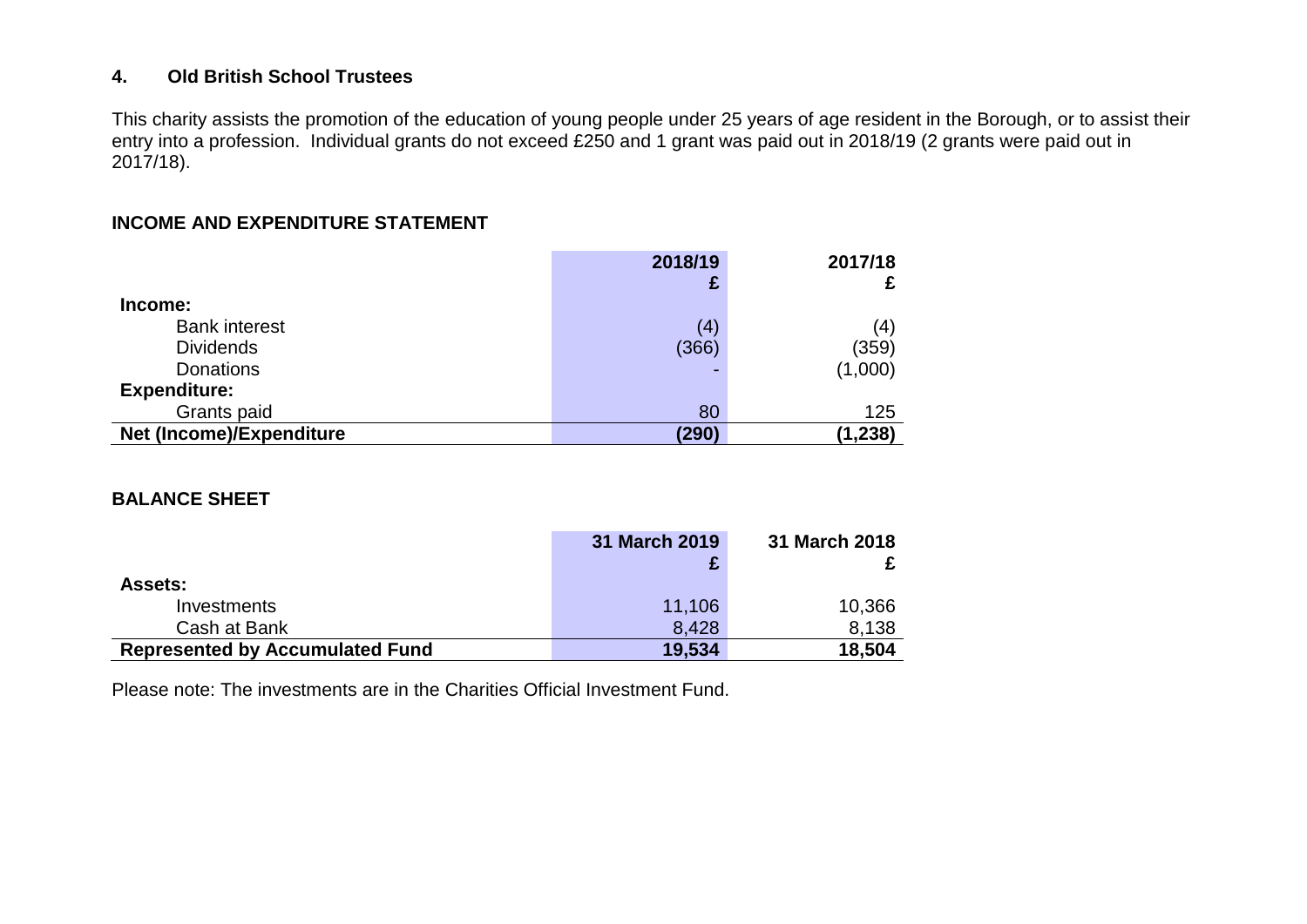# **5. The Resident Freeburgesses' Fund**

This fund is administered by the Council on behalf of the Freeburgesses of the borough.

# **INCOME AND EXPENDITURE STATEMENT**

|                                       | 2017/18 | 2016/17 |
|---------------------------------------|---------|---------|
|                                       |         |         |
| Income:                               |         |         |
| <b>Registration Fees</b>              |         | (320)   |
| Other Income                          | (20)    | (4)     |
| <b>Expenditure:</b>                   |         |         |
| Subscriptions                         |         | 90      |
| <b>Distributions to Freeburgesses</b> | 335     | 325     |
| Administration expenses               |         | 40      |
| Net (Income)/Expenditure              | 315     | 131     |

# **BALANCE SHEET**

|                                        |        | 30 September 2018 30 September 2017 |
|----------------------------------------|--------|-------------------------------------|
|                                        |        |                                     |
| Assets:                                |        |                                     |
| Cash at Bank                           | 12,001 | 11,981                              |
| Liabilities:                           |        |                                     |
| <b>Creditors</b>                       | (335)  |                                     |
| <b>Represented by Accumulated Fund</b> | 11,666 | 11,981                              |